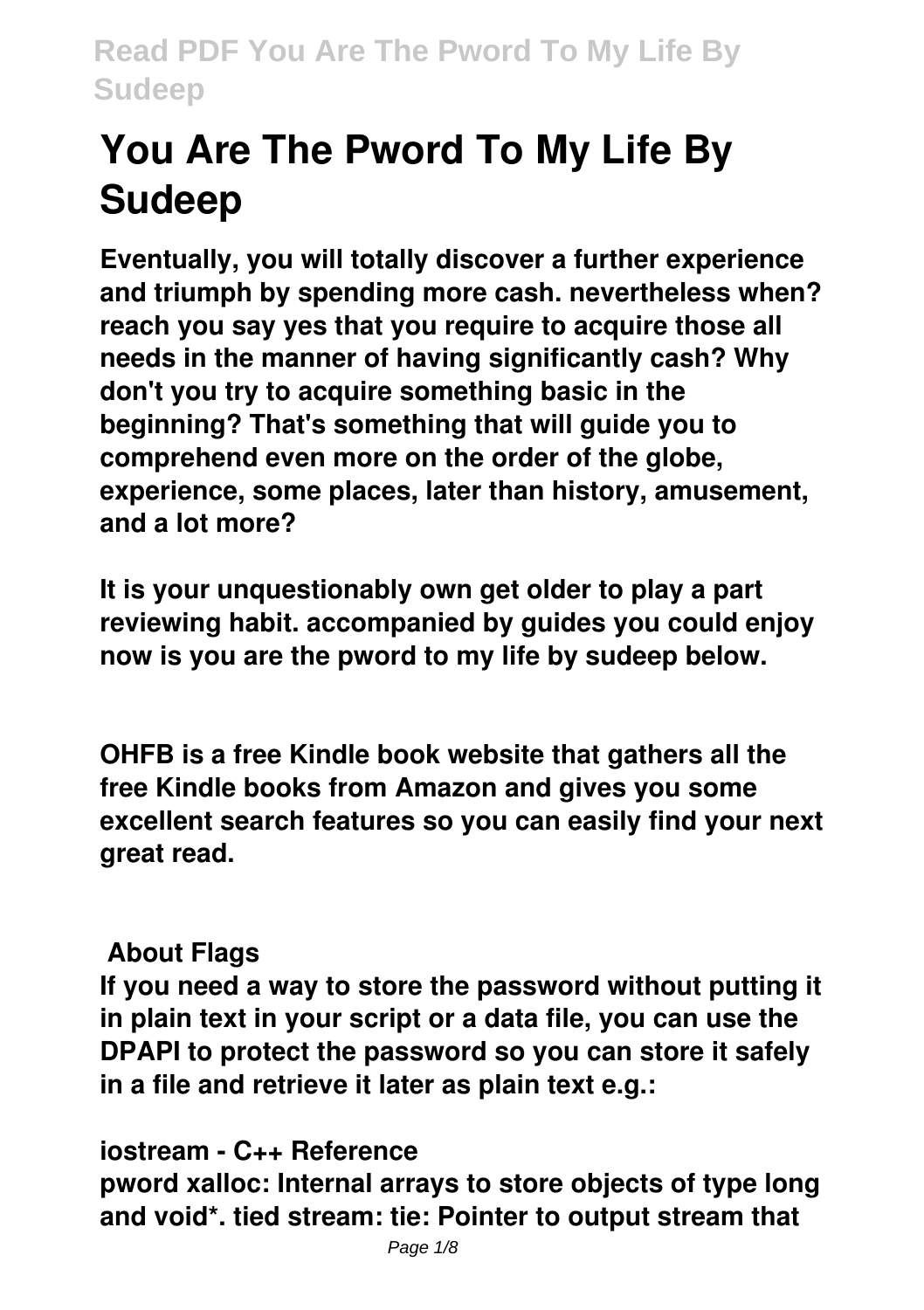**is flushed before each i/o operation on this stream. stream buffer: rdbuf: Pointer to the associated streambuf object, which is charge of all input/output operations. character count: gcount: Count of characters read by last unformatted input operation. Member types The class declares the following member types: member type** definition; char\_type: char: traits\_type : char ...

**[Solved] The remote server returned an error: (403) Forbidden - CodeProject email: pword: LOGIN forgot password? DUNKS & THREES Pro Basketball Analysis. EPM; Teams/Players + Dallas Mavericks. Denver Nuggets. Golden State Warriors. Houston Rockets. LA Clippers. Los Angeles Lakers. Memphis Grizzlies. Minnesota Timberwolves . New Orleans Pelicans. Oklahoma City Thunder. Phoenix Suns. Portland Trail Blazers. Sacramento Kings. San Antonio Spurs. Utah Jazz. Atlanta Hawks. Boston Celtics. Brooklyn Nets. Charlotte Hornets. Chicago Bulls. Cleveland Cavaliers. Detroit Pistons ...**

**SC: Configure Windows Services from the Command Prompt | The Core ...**

**If you have a Google account, you can save this code to your Google Drive. Google will ask you to confirm Google Drive access. Save file as: Save file. Warning: The 10th of June 2021, we will discontinue the ability to save to Google Drive. You will still be able to access your stored code on Google Drive. × . Open from Google Drive. If you have saved a file to Google Drive, you can open it here: Open file. Warning: The 10th of June 2021, we will discontinue the ability to save to Google ...**

**select - A Simple HTML Login page using JavaScript |** Page 2/8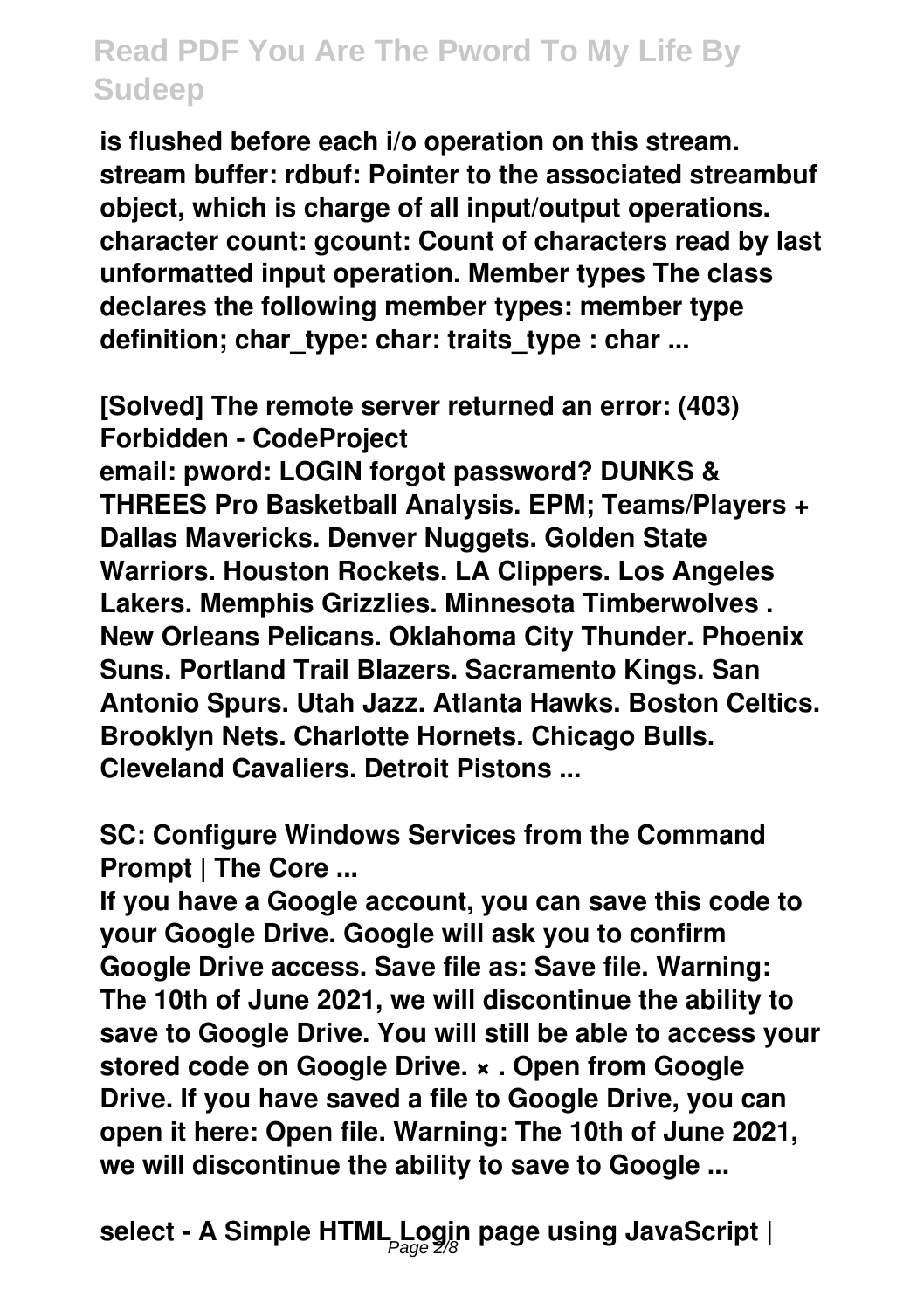### **DaniWeb**

**Automate Premium workspace and dataset tasks with service principals. 10/20/2020; 3 minutes to read; M; k; D; v; In this article. Service principals are an Azure Active Directory app registration you create within your tenant to perform unattended resource and service level operations. They're a unique type of user identity with an app name, application ID, tenant ID, and client secret or certificate for a password.. Power BI Premium uses the same service principal functionality as Power BI ...**

### **Dunks and Threes**

**3.While you are using replace the predefined username and password that I'v given that is replace "myuserid" and "mypswrd" with your own userid and password. 4.just copy the file and paste it in the notepad. 5.and save it with an extension of .html or .htm 6.select 'All Files' from the popupmenu shown at the bottom of notepad before saving. 7.Now you will get a document that has the symbol of internet explorer. 8.just open that file and if the computer ask for script activation press ok. 9 ...**

### **End statement (VBA) | Microsoft Docs**

**Hard Card feature added to System Preferences; Hard Card visible in the App and Scoring; Local Rules feature now available in each Comp; Local Rules now visible in the App and Scoring sections.**

**Automate Power BI Premium workspace and dataset tasks with service ...**

**Try accessing your Skype account from another device that you might already be signed in on like your desktop computer, a mobile device, or Xbox. If you're able to access the correct Skype account from another device,** Page 3/8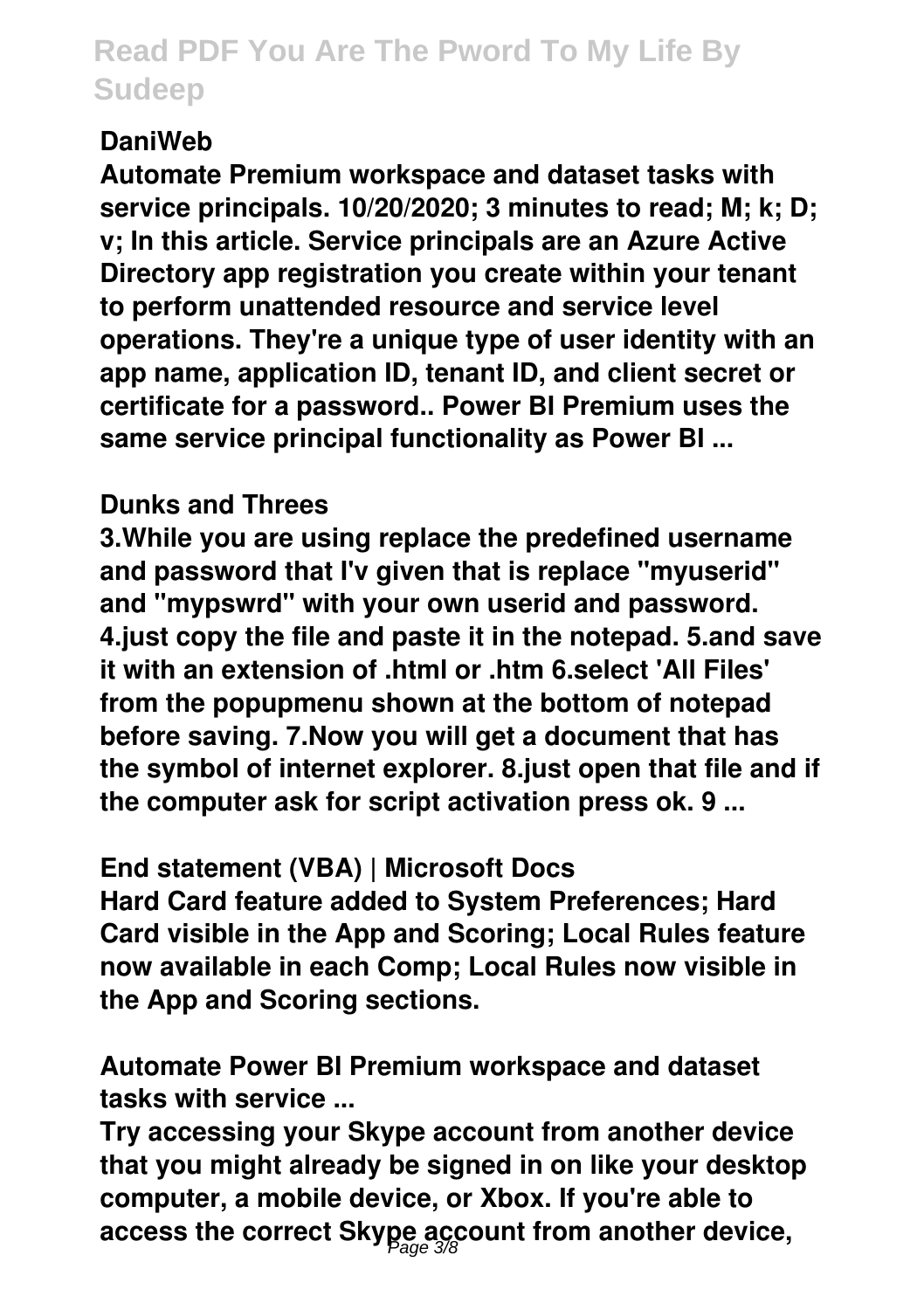**you can identify the username of the account you're signed in with by following the steps in this article to find your Skype name. Sign out of Skype, and then sign back in. Make sure you sign in using the correct account with your email address, phone number, or Skype account ...**

**Auth logic or similar. Somewhere area in app that may be genuinely ...**

**If you forgot your Skype password, reset your password now. If you forgot your Skype password but do not have access to your email or phone to verify your identity: Go to the account recovery form. You will be asked for your email, phone number and Skype name as well as an additional email that we can contact you at. Find information about the recovery form, including tips for completing it, here. Once you have submitted the form it may take up to 24 hours to verify your information. The ...**

#### **Tryit Editor v3.6**

**pword xalloc: Internal arrays to store objects of type long and void\*. tied stream: tie: Pointer to output stream that is flushed before each i/o operation on this stream. stream buffer: rdbuf: Pointer to the associated streambuf object, which is charge of all input/output operations. character count: gcount: Count of characters read by last unformatted input operation (input streams only). Member types . Member types char\_type, traits\_type, int\_type, pos\_type and off\_type are ambiguous ...**

#### **Wantjohn-pword - Vimeo**

**You can then resume execution while preserving the value of those variables. Note. The End statement stops code execution abruptly, without invoking the Unload, QueryUnload, or Terminate event, or any other Visual** Page 4/8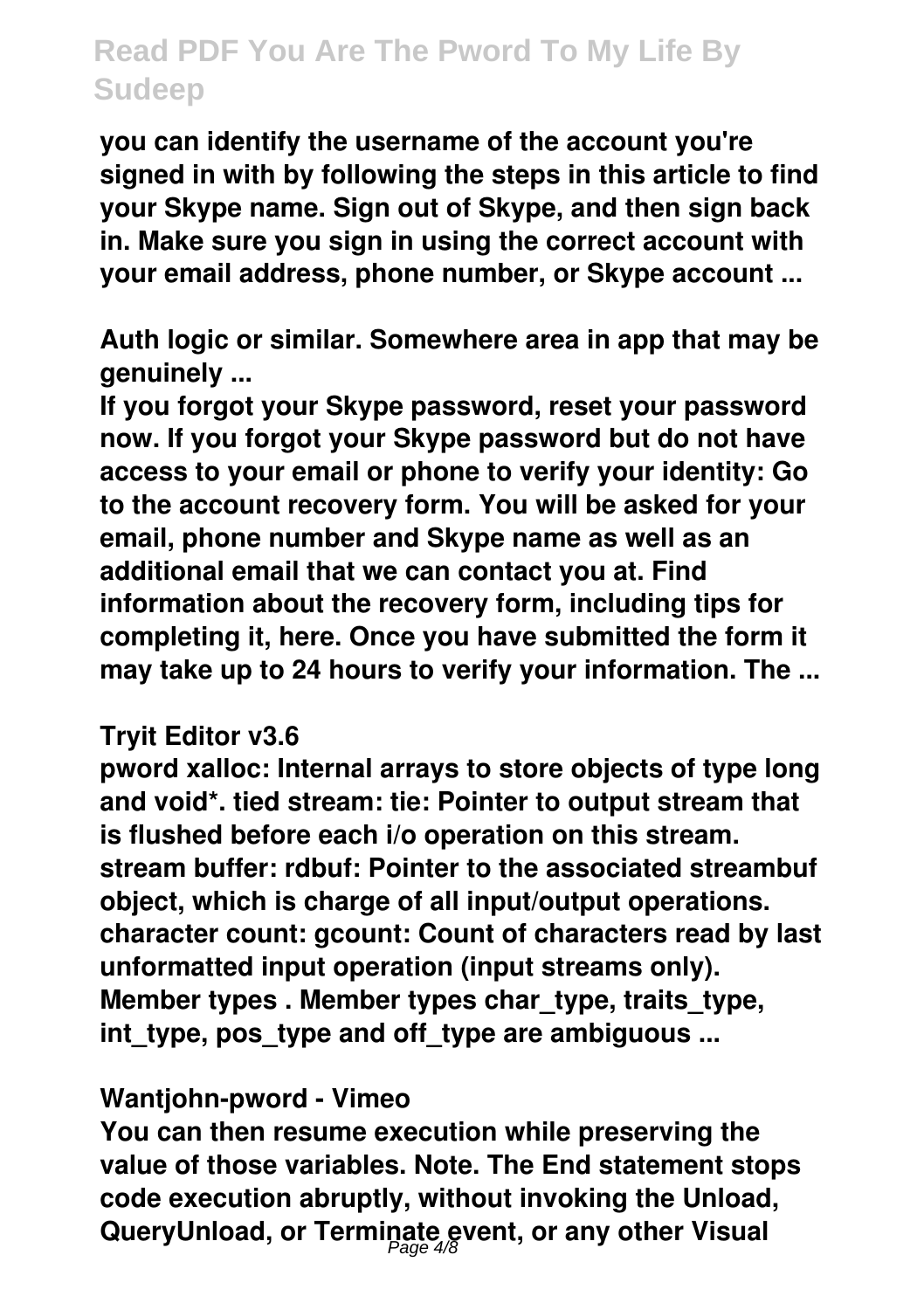**Basic code. Code you have placed in the Unload, QueryUnload, and Terminate events of forms and class modules is not executed. Objects created from class modules are destroyed, files opened by using the Open statement are closed, and memory used by your program is freed. Object ...**

**html - Simple JavaScript login form validation - Stack Overflow**

**All that you need to do is adding a web reference to that address to your project, create a new object from the proxy type, than call the desired function at your will. What are you doing now is just not right for that kind of service...**

#### **ofstream - C++ Reference**

**In this series of articles I will take you through different scripting techniques for sending email from your scripts. Part 1 – How to Send SMTP Email Using PowerShell; Part 2 – How to Add a Message Body to Emails Sent from Scripts ; Part 3 – How to Add a HTML Message Body to Emails Sent from Scripts; Part 4 – How to Create Formatted HTML Output from Scripts; There are a few different ways to do this, depending on the version of PowerShell installed on your computer or server. You ...**

**I've forgotten my Skype user name or password | Skype Support**

**set pword=Pass^"word sc config "myservice" obj= "mydomain\myuser" Password= %pword% And be sure to grant the user account the Logon as a service right. Reply. ??? ??? says: June 21, 2020 at 8:06 am. Does anyone know How do I fix the "circular service dependency" issue, What command can I solve this ??** Page 5/8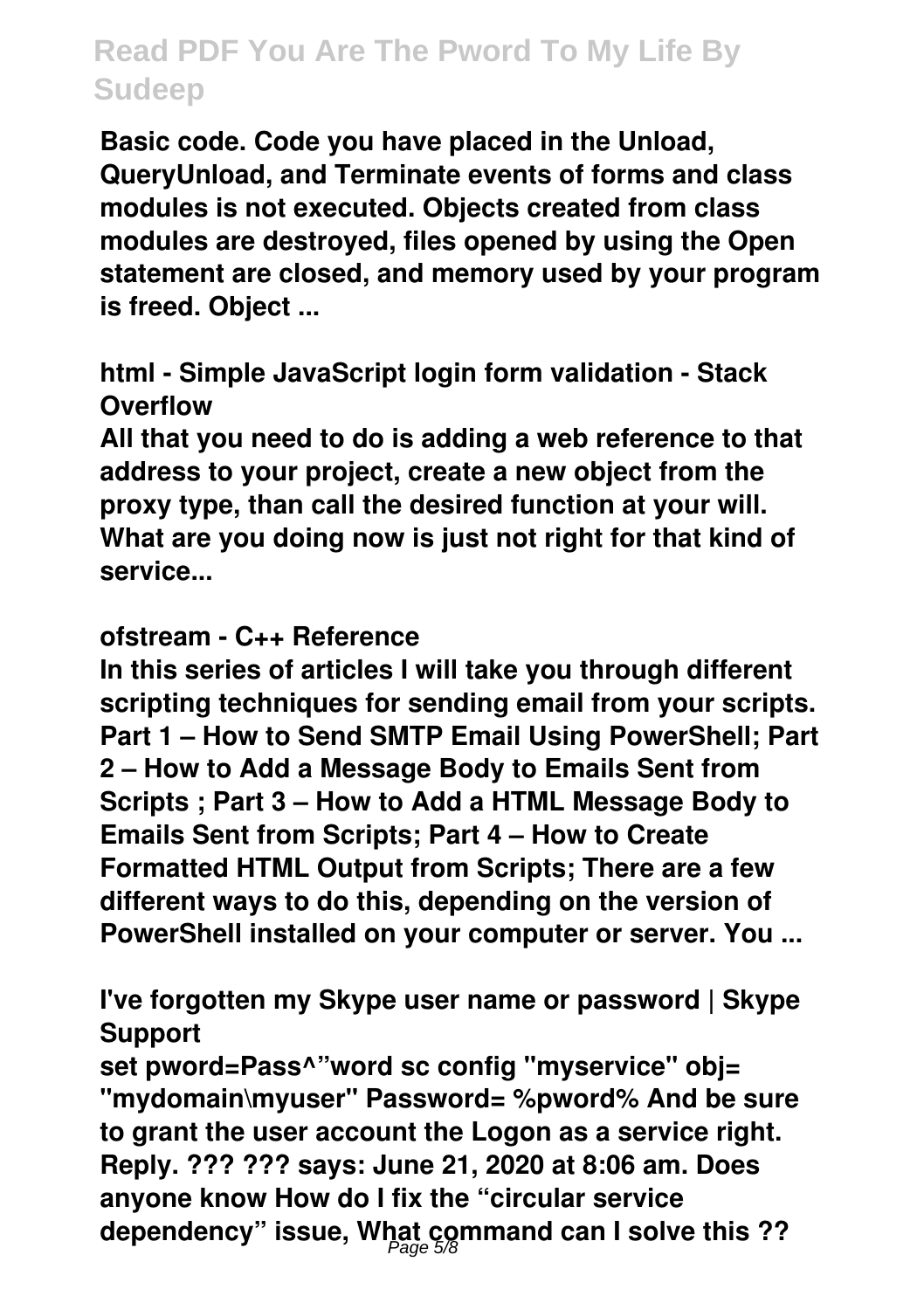**Reply. Core Technologies Consulting says: June 21, 2020 at 9:21 am. Hi. Have you checked on the service's Dependencies tab to see if there is indeed a circular reference? If so ...**

**Troubleshooting problems signing into Skype | Skype Support**

**If you do not read character-wise, but extract an integer or a string, for example, you always read past the end of the input sequence. This is because the input operators read characters until they find a separator, or hit the end of the input sequence. Consequently, if the input contains the sequence ... 912749<eof> and an integer is extracted, the eofbit flag (but not failbit) is set. The flag std::ios\_base::failbit is set as the result of a read or write operation that fails. For example ...**

**configuration - Powershell: how to map a network drive with a different ...**

**Also can drop back to username/pword instead of OTP in some circumstances. That's most stuff I think off top of head. That's a hierarchical state machine written using XState. It's easy to test (UI is seperate from the machine, and I can just plug in API functions for the remote calls). It's relatively easy to read (xstate API produces stuff that reads like a diagram, it's easy to explain what's going on). It's easy to add/remove states . runawaybottle 29 days ago. That's actually a good ...**

**Saving Credentials for Office 365 PowerShell Scripts and Scheduled Tasks**

**If you're an Apple user, you might have heard about a feature called AirPrint, which lets you print wirelessly from your iPhone or iPad to an AirPrint-enabled printer.** Page 6/8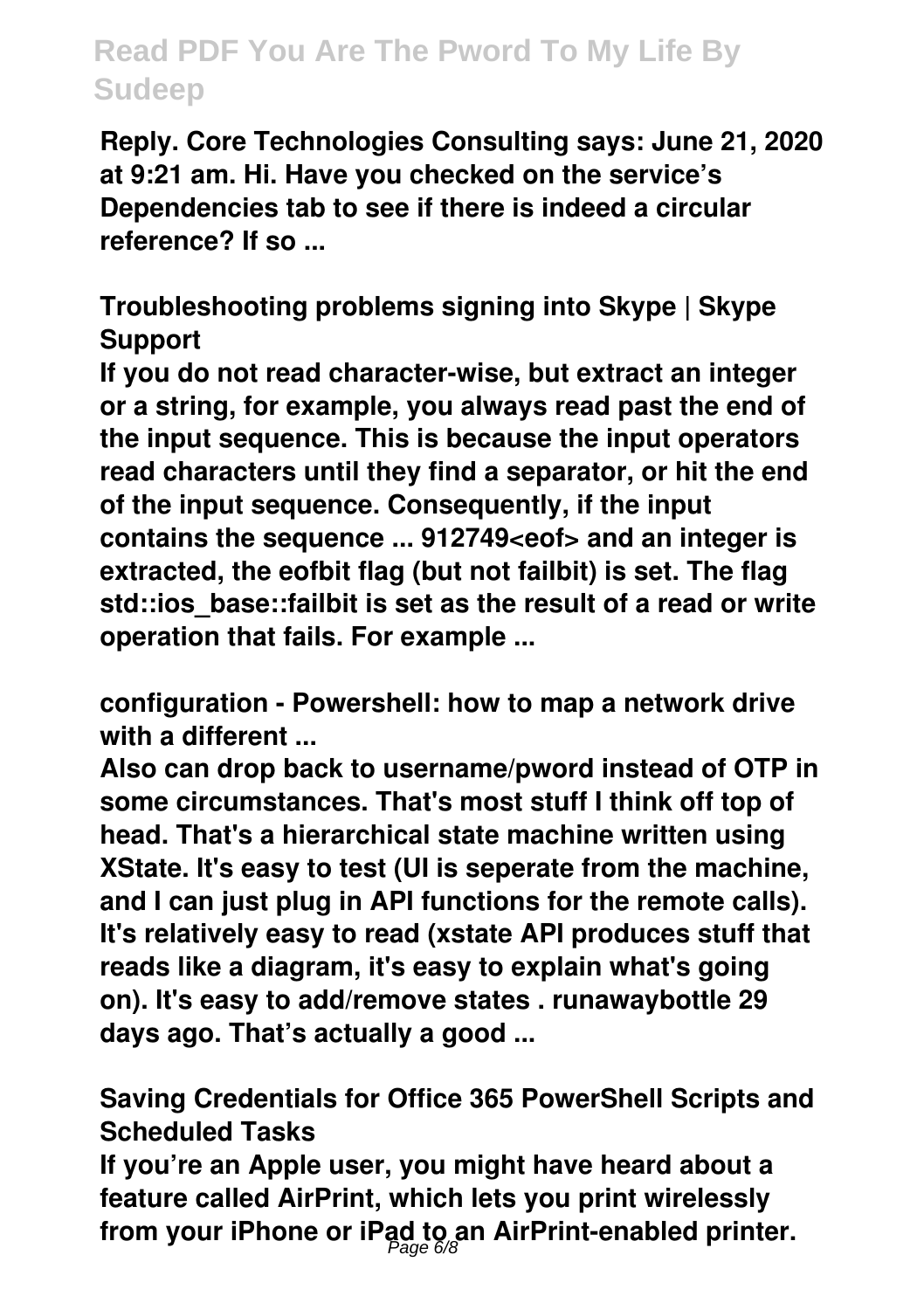**Unfortunately, not every printer supports AirPrint, and not everyone wants to go out and buy a new printer that does. With some trickery, you can install an AirPrint service on your Windows computer and basically share your printer with your Apple devices.**

### **Venue Management System**

**For the form tag you can specify the request method, GET or POST. By default, the method is GET. One of the differences between them is that in case of GET method, the parameters are appended to the URL (just what you have shown), while in case of POST method there are not shown in URL. You can read more about the differences here. UPDATE:**

**How to Send SMTP Email Using PowerShell - Practical 365**

**I keep my Office 365 admin credentials in a password database, and hopefully you use one as well (LastPass, 1Password, KeePass, Dashlane, etc). This makes it easy to have multiple credentials (such as admin accounts for different tenants, or for different tiers of administrative privilege) that each have unique, complex passwords. Thanks to web browser plugins for the likes of LastPass and 1Password it's easy to login to Office 365 web-based portals, but copying and pasting passwords into ...**

### **You Are The Pword To**

**Wantjohn-pword is a member of Vimeo, the home for high quality videos and the people who love them. Wantjohn-pword is a member of Vimeo, the home for high quality videos and the people who love them. Why Vimeo? Overview. Market your business Communicate internally Collaborate on video Monetize your videos.** Page 7/8